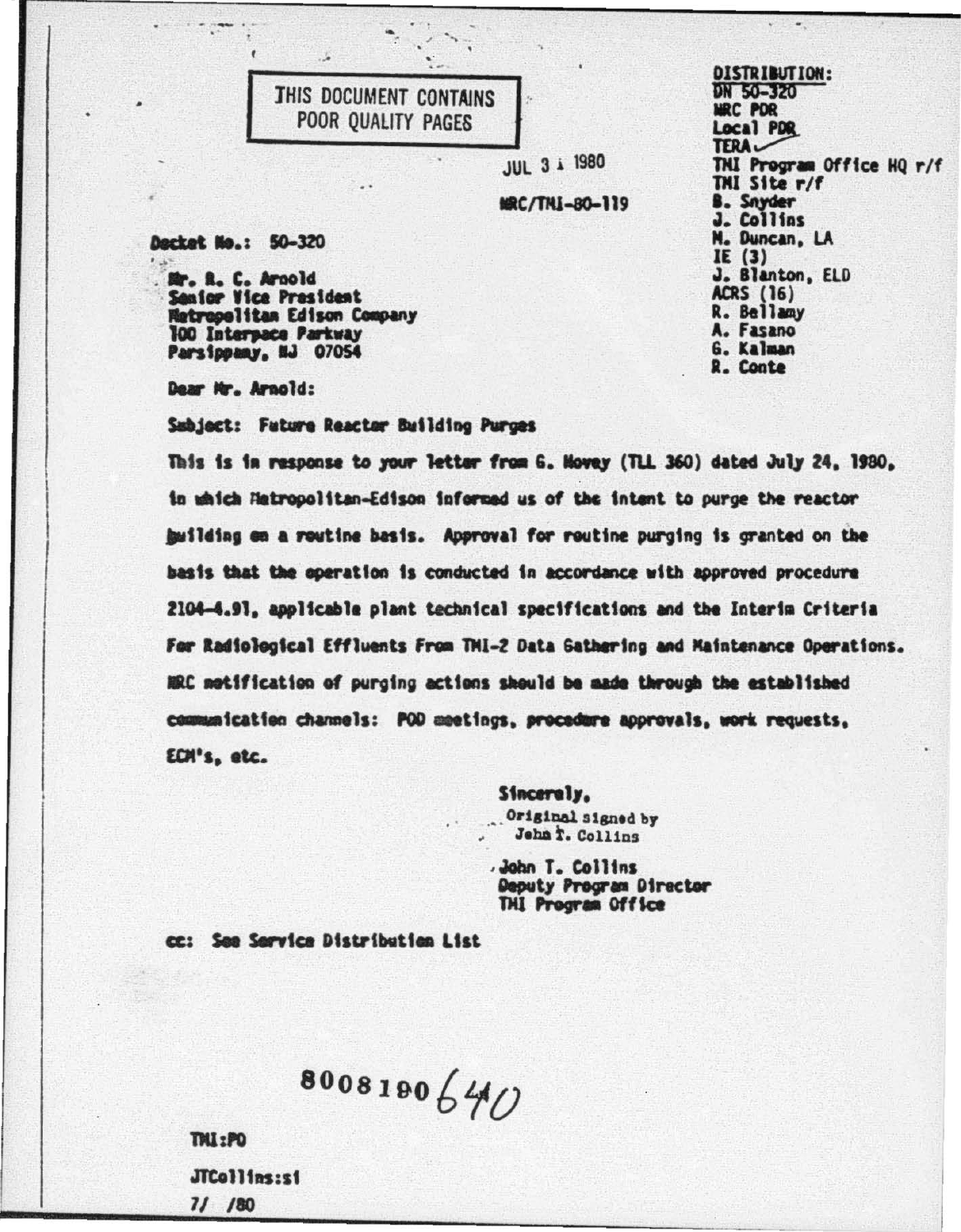R. c. Arnold Hetropolitan Edison Company

-2-

Mr. G. K. Hovey Director, Unit 2 Metropolitan Edison Company P. 0. Box 480 Middletown, <sup>9</sup>A 17057

Mr. J. J. Barton Hanager, Site Operations, Unit *2*  Metropolitan Edison Company P. 0. Box 480 Middletown, PA 17057 ·.

Mr. J. W. Brasher Manager, Radiological Control, Unit 2 Metropolitan Edison Company P. 0. Box 480 Middletown, PA 17057

Mr. B. Elam Manager, Plant Engineering, Unit 2 Hctropolitan Edison Company P. O. Box 480 Middletown, PA 17057

Mr. R. F. Wilson Directo~. Technical Functions Metropolitan Edison Company P.O. Box 480 Niddletown, PA 17057

Mr. L. W. Harding<br>Supervisor of Licensing .<br>Metropolitan Edison Company P. 0. Box 480 Middletown, PA 17057

Mr. E. G. Wallace licensing Manager GPU *Service* Corporation Parsippany, NJ 07054

Mr. I. R. Finfrock, Jr. Jersey Central Power & light Company Madison Avenue at Punch Bowl Road<br>Morristown, NJ 07950 Morristown, NJ 07950

·.

Mr. R. W. Conrad Pennsylvania Electric 1007 Broad Street Johnstown, PA 15907 .<br>.<br>.

> $\vdots$   $\ddots$  $\frac{1}{2}$ ~- *: -:*

l ... r ';"

J. B. Lieberman, Esquire Berlock, Israel, Lieberman 26 Broadway New York, NY 10004

George F. Trowbridge, Esquire Shaw, Pittman, Potts & Trowbridge 1800 M Street, N.W. Washington, DC 20036

Ms. Mary V. Southard, Chairperson Citizens for a Safe Environment P. 0. Box 405 Harrisburg, PA 17108

Dr. Walter H. Jordan 881 W. Outer Drive Oak Ridge, TN 37830 .

Dr. linda W. little 5000 Hermitage Drive Raleigh, NC 27612

Karin W. Carter, Esquire 505 Executive House P. 0. Box 2357 Harrisburg, PA 17120

Honorable Mark Cohen 512 £-3 Main Capital Building Harrisburg, PA 17120

Ellyn Weiss, Esquire Sheldon, Hanmon, Roisman & Weiss 1725 I Street, N.W., Suite 506 Washington, DC· 20006

Mr. Steven C. Sholly 304 S. Market Street Mechanicsburg, PA 17055

Mr. Thomas Gerusky Bureau of Radiation Protection P. 0. Box 2063 Harrisburg, PA 17120

. . ... ,.-· .,.-...-.. , .. ·"::··

Mr. Marvin I. lewis 6504 Bradford Terrace Philadelphia, PA 19149

Ms. Jane Lee . R. C. 3, Box 3521 Etters, PA. 17319

Sep.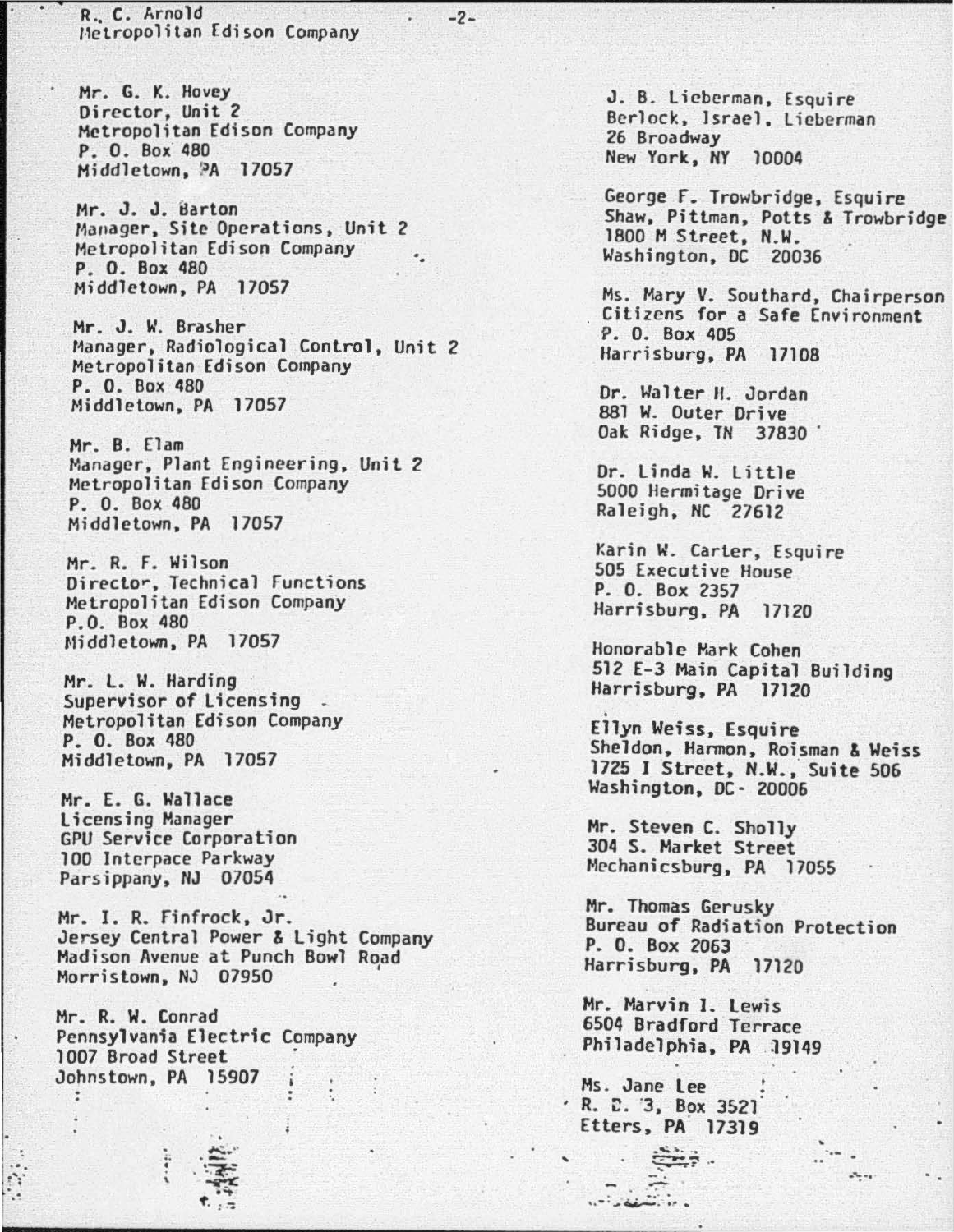Mr. R. C. Arnold Wetropolitan Edison Company

Walter W. Cohen, Consumer Advocate Department of Justice Strawberry Square, 14th Floor Harrisburg, PA 17127

Robert L. Knupp, Esquire Assistant Solicitor Knupp and Andrews P.O. Box P 407 N. Front Street Harrisburg, PA 17108

John E. Hinnich, Chairperson Dauphin Co. Board of Commissioners Dauphin County Courthouse Front and Market Streets Harrisburg, PA 17101

Robert Q. Pollard Chesapeak Energy Alliance 609 Montpelier Street Baltimore, MD 21218

Chauncey Kepford Judith H. Johnsrud Environmental Coalition on Nuclear Power 433 Orlando Avenue State College, PA 16801

Ms. Frieda Berryhill, Chairperson Coalition for Nuclear Power Plant Postponement 2610 Grendon Drive Wilmington, DE 19808

Holly S. Keck Anti-Nuclear Group Representing York 245 W. Philadelphia Street York, PA 17404

John Levin, Esquire Pennsylvania Public Utilities Commission P. O. Box 3265 Harrisburg, PA -17120

Jordon D. Cunningham, Esquire Fox, Farr and Cunningham 2320 N. Second Street Harrisburg, PA 17110

Ms. Kathy McCaughin Three Hile Island Alert, Inc. 23 South 21st Street Harrisburg, PA 17104

Ms. Marjorie H. Aamodt R. D. #5 Coatesville, PA 19320

Ms. Karen Sheldon Sheldon, Harmon, Roisman & Weiss 1725 1 Street, N.W., Suite 506 Washington, DC 20006

Earl B. Hoffman Dauphin County Commissioner Dauphin County Courthouse Front and Market Street Harrisburg, PA 17101

Government Publications Section State of Library of Pennsylvania Box 1601 Education Building Harrisburg, PA 17127

Dr. Edward O. Swartz Board of Supervisors Londonderry Township RFD #1 Geyers Church Road Middletown, PA 17057

U. S. Environmental Protection Agency Region III Office ATTN: EIS COORDINATOR Curtis Building (Sixth Floor) 6th and Walnut Streets Philadelphia, PA 19106

Dauphin County Office Emergency Preparedness Court House, Room 7 Front and Market Streets Harrisburg, PA 17101

 $5 -$ 

Department of Enviornmental Resources ATTN: Director, Office of Radiological Health P. O. Box 2063 Harrisburg, PA 17105 :

 $-3-$